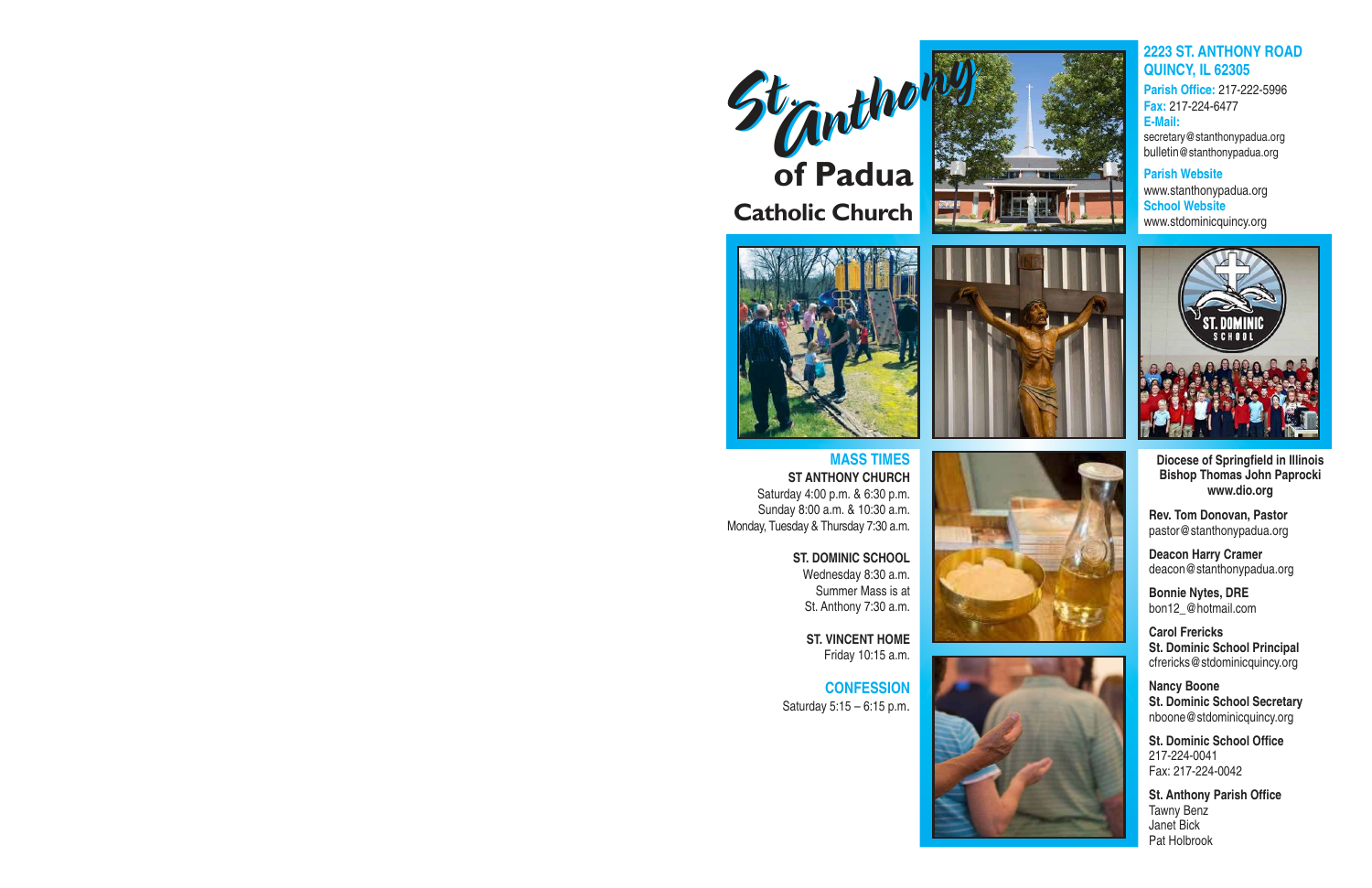

# St. Anthony of Padua Catholic Church

2223 St. Anthony Road — Quincy, Illinois 62305 Web: www.stanthonypadua.org Office: (217) 222-5996 Fax: (217) 224-6477

### **January 17. 2021—Second Sunday in Ordinary Time**

## **A Message from Fr. Tom Donovan:**



 Year B of the cycle of readings mostly consist of readings from the Gospel of Mark. But during the year we have a number of interruptions from the Gospel of John. This is one such week. Here we hear John the Baptist proclaim, "Behold the Lamb of God!" With this, the disciples who had been following John, seemingly left him without any further word and started following the Lord. Sensing these new disciples, the Lord turned to them and asked them what they wanted. What a divine offer… to have the Son of God ask them what they might desire or what they are looking for. How they might have answered seeking wisdom or riches or power, but instead they ask, humbly, "Where are you staying?" The response: "Come and see". This invitation belongs to the disciples who left every-

thing in faith to follow the Lord, but in reality, it is offered to anyone who sits down to read and receive the Word of the Lord. What do you seek? Where does he stay? What is his mission? The answer: "Come and see" and you will be amazed. You will be fulfilled. You will find it is what you are looking for. We begin at the beginning of the story yet again at the beginning of 2021, reading the Gospel week by week that we may immerse ourselves even more deeply in the mystery and the promise of God's presence among us.

 $\sim$   $-$  In December, Bishop Paprocki issued an *Instruction on the Custom of Blessings During Holy Communion* to the clergy of the diocese, regarding the pious custom of offering blessings to those (children, non-Catholics, and others) who present themselves in the Communion Procession without the intention of receiving Holy Communion. Typically, people appear before the minister of Holy Communion with their hands crossed over their chest, to signify they are not receiving.

 Bishop Paprocki has been concerned about this issue for a while now, having asked Roman authorities on several occasions about the legitimacy of this practice. These authorities have deferred to the bishop in his role as the standard keeper for the liturgy in our diocese to rule as he sees fit in this matter. The instruction, decreed on December 1, made effective on January 1, is instructing priest, deacons, and other ministers of Holy Communion, that "no blessing is to be given at this time [Holy Communion]… [t]he entire congregation is blessed by the priest at the end of Mass just prior to the dismissal."



Further, no minister of Communion "shall extend a hand or touch the head or make a sign of the cross on or over someone in the Communion procession."

 It is suggested that those who are not receiving Holy Communion to remain in their place while the faithful form the procession to the altar to receive. An exception is, of course, made for small children who need parental attention, but they will not receive a blessing this time. They should be instructed to receive the blessing at the end of Mass. Further, those who are not receiving Holy Communion are invited to make an act of "Spiritual Communion" which might include a prayer, such as the one that follows: (This is also a great prayer if at home by TV)

**My Jesus, I believe that you are present in the Most Holy Sacrament. I love you above all things, and I desire to receive you in my soul. Since I cannot at this moment receive you sacramentally, come at least spiritually into my heart. I embrace you as if you were already there and unite myself wholly to you. Never permit me to be separated from you. Amen.** 

 There will be some habits that will have to be changed in order to observe this instruction given by the bishop. I expect that there will be catechetical materials available to further explain this instruction, which we will publish when it becomes available. I will make the text of the actual instruction available on our website at www.stanthonypadua.org

#### — Mass Times —

Saturday: 4:00, 6:30 p.m. **Sunday:** 8:00, 10:30 a.m. **M, Tu, Th, F:** 7:30 a.m. W (school) 8:30 a.m. Holy Days: as announced 15:00, 6:30 p.m.<br>
19:00, 10:30 a.m.<br>
19:00, 10:30 a.m.<br>
19:30 a.m.<br>
19:30 a.m.<br>
19:30 a.m.<br>
19:30 a.m.<br>
19:30 a.m.<br>
19:30 a.m.<br>
19:30 a.m.<br>
19:30 a.m.<br>
19:30 a.m.<br>
19:30 a.m.<br>
19:30 a.m.<br>
19:30 a.m.<br>
19:30 a.m.<br>
19:30 a.m.

— Sacrament of Reconciliation other times by appointment

-Adoration of the Blessed Sacrament-Tuesday: after Mass until noon, Tuesday: after Mass until noon Except when funeral Except when funeral



<u>Mon., January 18, 2021</u> 7:30 a.m. Roy & Irene Klauser+

<u>Tues., January 19, 2021</u> 7:30 a.m. Special Intention

Wed., January 20, 2021 **Assessment Control Control Control Control Control Control Control Control Control Control Control Control Control Control Control Control Control Control Control Control Control Control Control Control Control Control Co** 8:30 a.m. Katie Kroeter+

 Thurs., January 21, 2021 7:30 a.m. Charles Gladbach+

<u>Fri., January 22, 2021</u> 7:30 a.m. Duane Waitte+

<u>Sat., January 23, 2021</u> 4:00 p.m. Mary Schmitt+ 6:30 p.m. Parish Intentions

**Third Sunday in Ordinary Time** Sun., January 24, 2021 8:00 a.m. Leona Mast+ 10:30 a.m. Nadine St. Clair+

> — Parish Office Hours — Monday-Friday 8:00 a.m.-3:00 p.m. Bulletin Deadline: Monday, Noon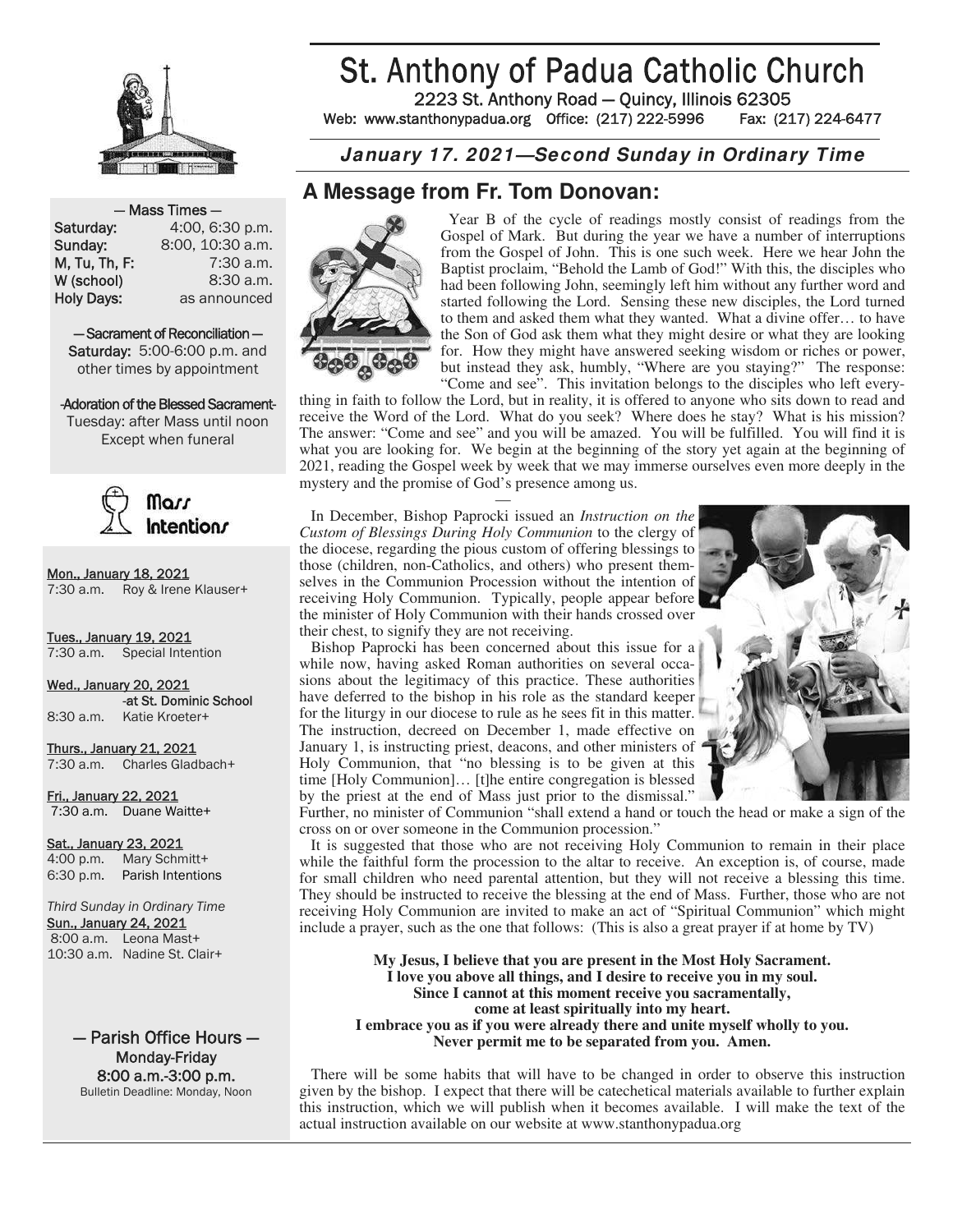# **St. Dominic School**

**4100 Columbus Road — Quincy, Illinois 62305 Web: www.stdominicquincy.org Office: (217) 224-0041 Fax: (217) 224-0042 cfrericks@stdominicquincy.org** 



## A Message from Mrs. Carol Frericks—Principal

## Disciples of Christ Experience Holy Moments

Our School Board and staff have a 5-year vision statement that begins with, "St. Dominic School will provide our students with learning opportunities to become the BEST person God created them to be." Each of our goals align with the acronym BEST; therefore, B stands for "Become servant leaders as Disciples of Christ." This year we plan to achieve this goal by completing the following two tasks. (1) Each class will lead morning assemblies about one Catholic Saint as a Holy Hero noticing the Holy Moments in their lives. (2) Each class will take on one "in-house" service project. This month, our 5th grade students and their teacher, Mrs. Ellerman, have learned that to be a disciple of Christ, it means they are a good steward of the knowledge that has been gifted by God, sharing it with others. Often, we find ourselves in circumstances where we could share our knowledge of the Lord. Yet, we hold back. We cannot allow opportunities to share our faith pass us. Our journey as disciples of Christ is an ongoing adventure filled with Holy Moments. While on this journey, we can listen to God's voice in our lives, choose to be good stewards of what He has gifted us, and do what He calls us to do. The Lord will respond with, "Come, and you will see!"





MARK YOUR CALENDARS Saturday, January 16 6:30 p.m. Holy Moments Mass with 5th Grade Monday, January 18 No School — Martin Luther King, Jr. Day Tuesday, January 19 7:00 p.m. Finance Meeting Wednesday, January 20 8:30 a.m. Mass with 8th Grade Leaders Thursday, January 21 Papa John's Pizza Night Wednesday, January 27 8:30 a.m. Mass with 7<sup>th</sup> Grade Leaders January 31 — Friday, February 5 Catholic Schools Week

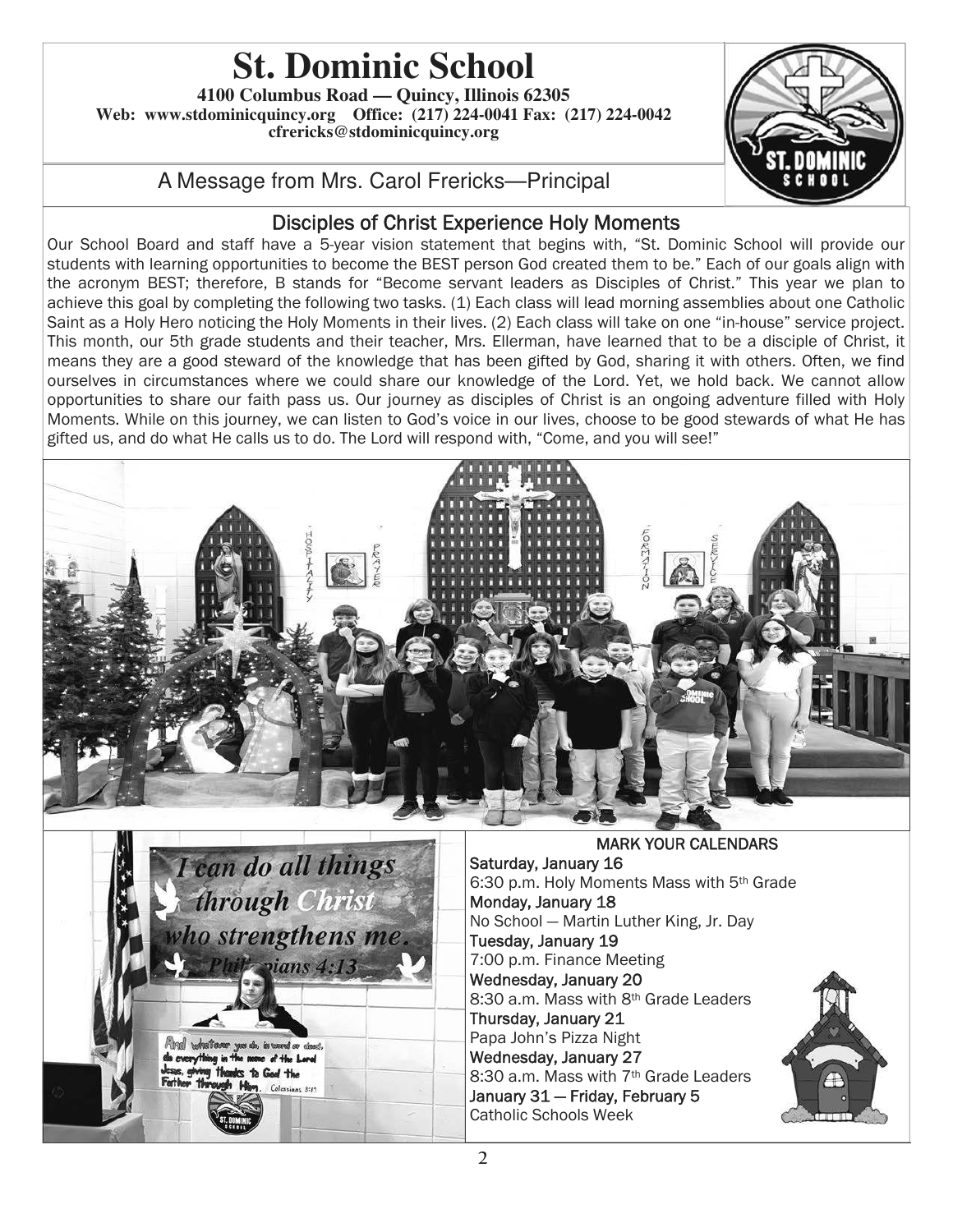

#### Postponement of January Session of Grief Share

After serious consideration we have decided to postpone the Grief Share session which was to start January 7. We plan to reschedule later in 2021 just as soon as it is judged safe to do so. This was a hard choice, as each team member knows of persons struggling with grief and that there are others who we do not know who are looking forward to this session. We want to protect our participants and our devoted team. In the meantime, please reach out to team members. Our community is blessed with a wealth of counseling services if you feel the need for help. You are also welcome to contact Deacon Harry, Cindy Cramer, Jim Liesen or other team members with questions and for resources. While we are not counselors, we can give you ideas on resources that are available. Thank you.

#### Yearly Contribution Statements



If you are needing a contribution statement for 2020 from St. Anthony Church, please contact the Parish Office, 222-5996, to request a statement. These will only be printed upon request.

#### First Reconciliation Meeting

Due to COVID, there will not be the group meeting we usually hold, but Mrs. Nytes will be communicating the information through letters and email.



**Question: So, what is the story about the moral implications of taking the COVID-19 vaccine? Have aborted human fetal cells been used in the design and manufacture of the vaccine? Fr. Tom Replies:** In classic moral theology, it is considered morally illicit to participate in the evil being perpetrated by another. For instance, one would be directly contributing the crime of a person who robbed a bank, if he or she were to drive a getaway car, or otherwise enabled or encouraged the perpetrator in the commission of the crime. On the other hand, one would be contributing to the crime only indirectly if you were the mechanic replacing the tires on the car a week before the robbery. Presuming you didn't know of the intended crime, you would be innocent of blame or of any moral fault in the evil to be perpetrated.

 In the case of vaccines, medicines, and even surgical procedures, we are in an age where it is becoming increasingly important to be aware of the moral implications of medical interventions. Catholics of good conscience understand that we have a duty to promote and encourage drug manufacturers to use the most ethical of means to produce their medicines, refusing to receive products produced from the use of aborted human fetal cell lines. However, while many vaccines avoid using human cell lines for the production of 'biological products', most of the vaccines in production today have had at least some exposure to incidental testing using human cell lines. That being said, COVID-19 is a very serious disease which needs to be eradicated… a good in itself. Can we accept a vaccine or another treatment which has been generated through any level of use of unethical means? Of the vaccines which have been approved thus far, those manufactured by Pfizer and Moderna have not used cell lines derived from abortions in the manufacture of their vaccines. Both vaccines have used cell lines in incidental testing to demonstrate safety. While this is not good, it is extremely remote in its participation in the evil of abortion. Indeed, the vaccines could have been produced without the testing. There is a greater present good of promoting and protecting health produces a positive "double effect" can be cited as a sufficient intention to avoid evil and achieve a greater good. However, the Church also does recognize the right of individuals to refuse the vaccine on these grounds. This is a complicated issue which I hope to address further in the coming weeks, and also in the light of the upcoming March for Life.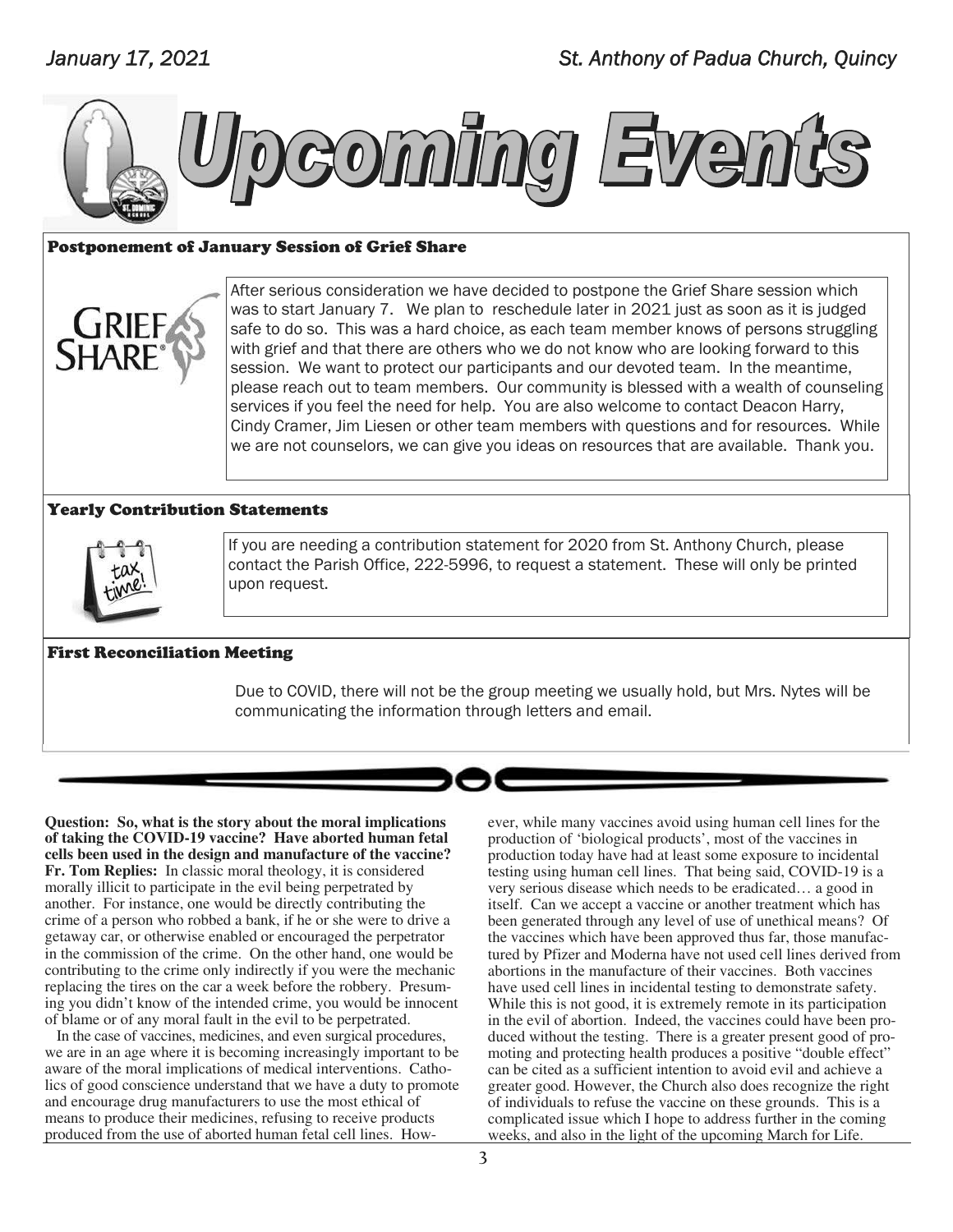# — Parish Data —

|                                                                                                                     | <b>PARISH CALENDAR</b>                                  |                                                                             | <b>WEEKLY PARISH OFFERING</b>                                                                                                                                                                                                                                                 |                                                                                   |                    |
|---------------------------------------------------------------------------------------------------------------------|---------------------------------------------------------|-----------------------------------------------------------------------------|-------------------------------------------------------------------------------------------------------------------------------------------------------------------------------------------------------------------------------------------------------------------------------|-----------------------------------------------------------------------------------|--------------------|
|                                                                                                                     |                                                         |                                                                             | Week 28                                                                                                                                                                                                                                                                       | January 9/10                                                                      | Total Year-to-Date |
| Monday, January 18                                                                                                  |                                                         |                                                                             | Loose Collection                                                                                                                                                                                                                                                              | \$261.00                                                                          | \$5,227.75         |
| No School<br><b>Finance Council</b><br>7:00 p.m.                                                                    |                                                         | <b>Weekly Envelopes</b>                                                     | \$13,705.00                                                                                                                                                                                                                                                                   | \$295,569.25                                                                      |                    |
| Tuesday, January 19                                                                                                 |                                                         |                                                                             | <b>Electronic Deposits</b>                                                                                                                                                                                                                                                    | \$0.00                                                                            | \$26,560.00        |
|                                                                                                                     |                                                         |                                                                             | Totals                                                                                                                                                                                                                                                                        | \$13,966.00                                                                       | \$327,357.00       |
| Wednesday, January 20                                                                                               |                                                         |                                                                             | <b>Budget Goal</b>                                                                                                                                                                                                                                                            | \$13,000.00                                                                       | \$364,000.00       |
| Thursday, January 21                                                                                                |                                                         |                                                                             | <b>Difference</b>                                                                                                                                                                                                                                                             | (\$966.00)                                                                        | $($-36,643.00)$    |
| Friday, January 22                                                                                                  |                                                         |                                                                             | Counters: Monday, January 18, 2021:                                                                                                                                                                                                                                           |                                                                                   |                    |
| Saturday, January 23<br>4:00 p.m.<br><b>Mass</b>                                                                    |                                                         |                                                                             | Jan Obert, Nancy Speckhart, Jackie Marold                                                                                                                                                                                                                                     |                                                                                   |                    |
| 6:30 p.m.<br><b>Mass</b>                                                                                            |                                                         |                                                                             | <b>DEBT/ACCRUED DEFICITS</b>                                                                                                                                                                                                                                                  |                                                                                   |                    |
| Sunday, January 24<br>8:00 a.m.                                                                                     | <b>Mass</b>                                             |                                                                             | <b>Unpaid Diocesan Liabilities</b><br>from FY 2018-20: (Oct. 31, 2020)                                                                                                                                                                                                        |                                                                                   | \$89,198.60        |
| 9:15-10:15 a.m.<br><b>PSR</b><br>10:30 a.m.<br><b>Mass</b>                                                          |                                                         |                                                                             | <b>Debt Reduction Envelopes</b><br>Cumulative Collected January, 2021                                                                                                                                                                                                         |                                                                                   | \$1,035.00         |
|                                                                                                                     |                                                         |                                                                             | ANNUAL CATHOLIC SERVICES APPEAL 2020-21                                                                                                                                                                                                                                       |                                                                                   |                    |
|                                                                                                                     |                                                         |                                                                             |                                                                                                                                                                                                                                                                               | \$84,218.00<br>Assessment (FY 2020-21):                                           |                    |
| As each one has received a gift, use it to serve one another as<br>good stewards of God's varied grace (1 Pt 4:10). |                                                         |                                                                             |                                                                                                                                                                                                                                                                               | Pledged as of September 1, 2020<br>\$0.00<br>(Reported Monthly Starting November) |                    |
|                                                                                                                     |                                                         |                                                                             | Residual (due June 30, 2021)                                                                                                                                                                                                                                                  |                                                                                   |                    |
|                                                                                                                     |                                                         |                                                                             | Parish Ministry Schedule - Saturday and Sunday, January 23 and 24, 2021                                                                                                                                                                                                       |                                                                                   |                    |
| Saturday, 4:00 p.m.<br>Saturday, 6:30 p.m.<br>Sunday, 8:00 a.m.                                                     |                                                         |                                                                             |                                                                                                                                                                                                                                                                               |                                                                                   | Sunday, 10:30 a.m. |
| Key Minister/<br><b>Sacristan</b>                                                                                   |                                                         |                                                                             |                                                                                                                                                                                                                                                                               |                                                                                   |                    |
| Lector                                                                                                              | Janice Zanger                                           | George Benz                                                                 | Cathy Carpenter                                                                                                                                                                                                                                                               | Debra Woodworth                                                                   |                    |
| <b>Usher</b>                                                                                                        | <b>Bill Anderson</b><br>Roger Benz<br><b>Tawny Benz</b> | George Benz<br>RJ Boone<br>Dan Boone                                        | Frank Baumgartner<br>Jerry Dreier<br>Matt Weiman                                                                                                                                                                                                                              | Craig Schafer<br><b>Rick Schafer</b><br>Larry Weiman                              |                    |
| <b>Servers</b>                                                                                                      | Brennan & Ryan<br>Venvertloh                            | Braden & Lydia<br><b>Brown</b>                                              | Liam Johnson                                                                                                                                                                                                                                                                  | Joe Warning                                                                       |                    |
| Greeters/<br><b>Gift Bearers</b>                                                                                    |                                                         |                                                                             |                                                                                                                                                                                                                                                                               |                                                                                   |                    |
| Rosary                                                                                                              | Pat Holbrook                                            | <b>Trisha Mathews</b>                                                       | Jerry & Trudy Dreier                                                                                                                                                                                                                                                          | <b>Rich &amp; Alice Rakers</b>                                                    |                    |
|                                                                                                                     |                                                         | Benz, Tony Engels, Kathy Neuser, Sandy Brinkman, Cathy Watson, Dennis Meyer | In charity, please remember in your prayers: All Caregivers, The Shut-Ins of our Parish, Military Members and their families, Albert Huber,<br>Barbara Boone, Neva Nelson, Mike Hildebrand, Tanner Scranton, Florence Griesbaum, Susan Bauer, Jackie Schieferdecker, Marjorie |                                                                                   |                    |

Also please remember in your prayers those who have died in 2021: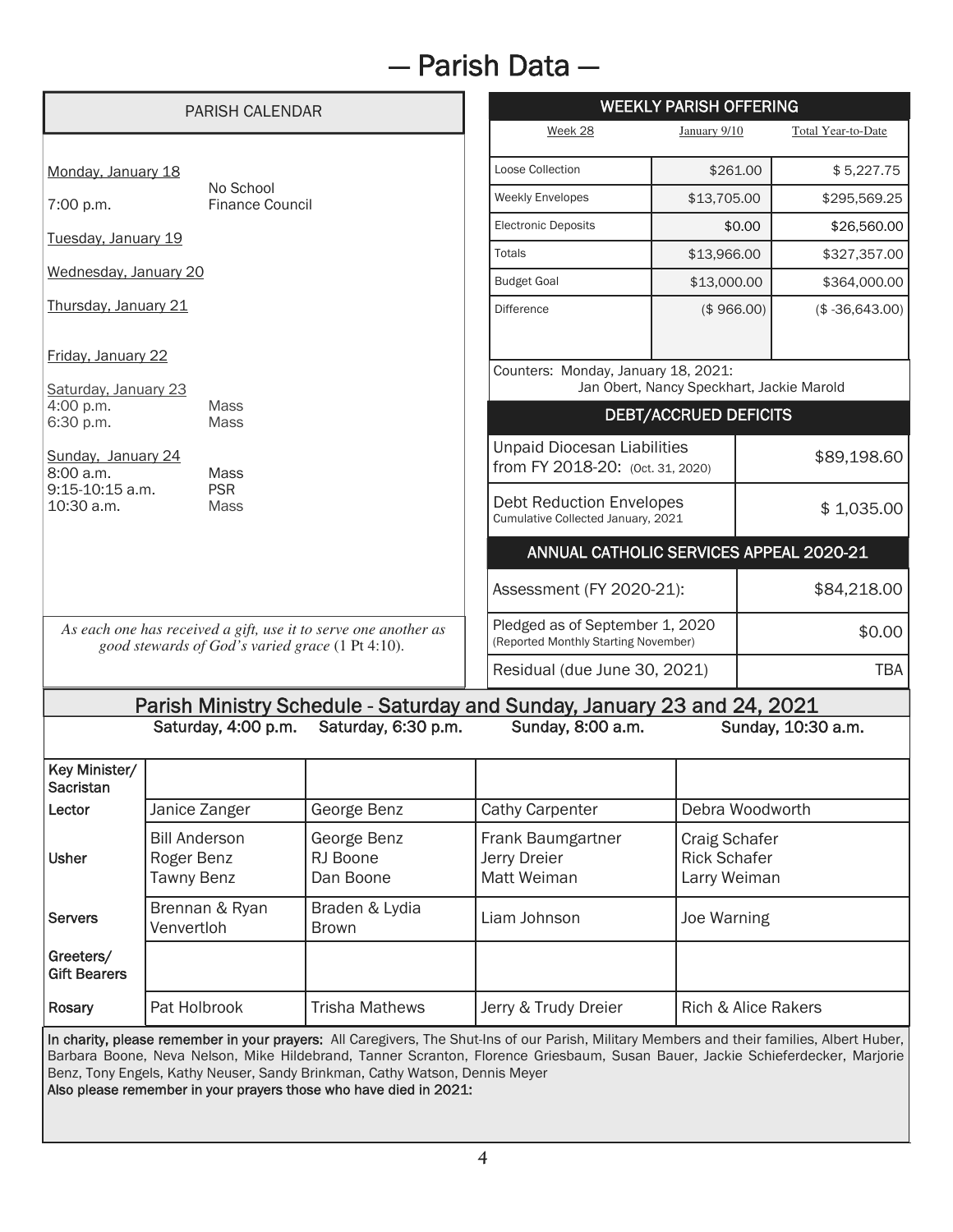## January 17, 2021 **St. Anthony of Padua Church, Quincy** St. Anthony of Padua Church, Quincy

#### Nursing Care Patients

IL Veterans Home Jim Freiburg Michael Hildebrand Albert Huber Paul Stupasky

Good Samaritan Home Barbara Boone

> **Sunset** Beverly Andrews

## Bickford Cottages

Joanne Greving

#### St. Dominic School has an immediate opening for a daycare worker for our Before and After Care program.

Those who are interested in applying, please contact Mrs. Carol Frericks, Principal, St. Dominic School of St. Anthony of Padua Parish, 4100 Columbus Road, Quincy, IL 62305 at the School Office, 217-224-0041. This daycare worker position is a 10-15 hour per week position with times varying from 6:30-8:00 a.m. and 2:30-5:45 p.m. Duties include supervising play and homework with students before and after school in grades Preschool-8th who are enrolled in the program.

Thank you to the Decorating Committee for making our church so beautiful for our Christmas celebra-

tion and Christmas season. Your gift of time and talent are appreciated.





 A volunteer to be *Team Leader for a Funeral Dinner Team*. For more information contact Tawny Benz, 222-5996. Responsibilities include setting the menu, shop for supplies, and call volunteers. Tawny or Bonnie Grist will work side by side with anyone interested.

 We need your help in updating the prayer list in the bulletin. If your family member is on the prayer list in the bulletin and is ready to be removed from the list, or if you have a family member that needs to be added, please let the office know.

Baptism Training: We will offer the quarterly Baptism Training on Thursday, February 4 at 6:30 p.m. in the Parish Center. As a reminder, we offer baptism training on the first Thursday of the months of August, November, February, and May. Deacon Harry will accommodate persons whose schedules conflict with these dates. To register for the February 4 session, please call the Parish Office on or before the Monday before the training to insure the availability of materials. Persons having questions or needing to make an appointment on an alternate date may contact Deacon Harry directly at 224-1160 or call the Parish Office. Thank you.

Protecting God's Children ONLINE: During the COVID-19, you have the opportunity to complete this one time training online. For more information please contact the Parish Office, 222-5996 or email bulletin@stanthonypadua.org and we will email the instructions to you.



afe Environment Pr

TO REPORT ALLEGATIONS OF SEXUAL ABUSE OF A MINOR BY CLERGY- EVEN IF IT IS IN THE PAST-INDIVIDUALS ARE ENCOURAGED TO CALL THE DIOCESAN CHILD ABUSE REPORTING AND INVESTIGATION NUMBER (217)321-1155.

## Memory Tree Ornaments

Ornaments made in memory of our deceased members of 2020 and in honor of our newly baptized members can be picked up in the vestibule. If you are a family member and you're unable to pick up the ornament, please contact Debbie Davis (217-257-1971) to have the ornament mailed to you.



 Thank you for your generous donations in November and

December: 27 bags of groceries and 20 more bags of paper products and food! We appreciate your interest in and support of our ministry to the needy of the area.

> God Bless You! Ladies of Charity

 JANUARY GROCERY ITEMS: Dish Detergent, Toilet Paper, and Laundry Detergent The Ladies of Charity and Catholic Charities Thank you!

> *Jonathon and Melissa Thoele JP and Greyson*  to our St. Anthony Parish Family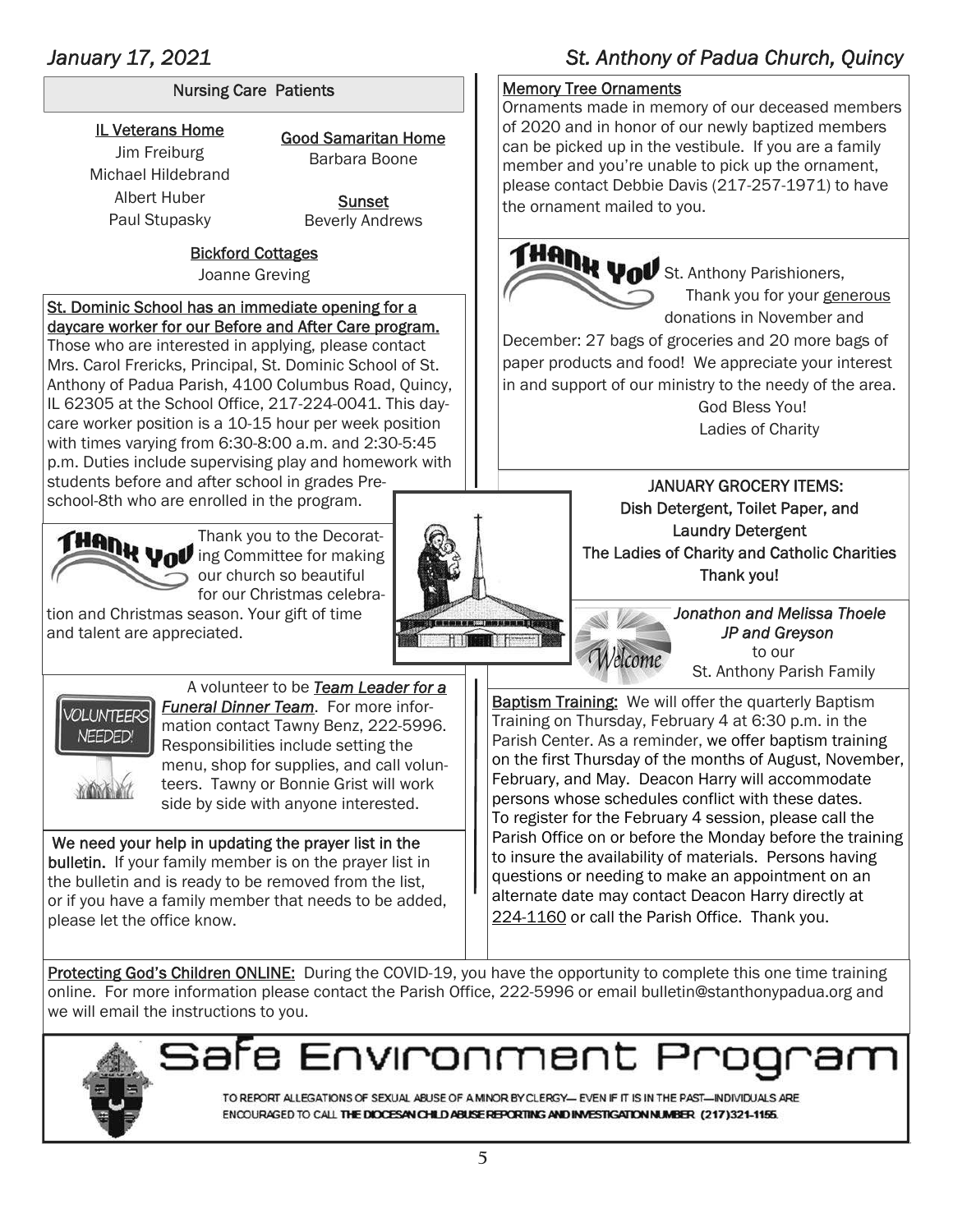#### Connect with St. Dominic School. Anytime. Anywhere!

St. Dominic School is launching a new mobile app that helps students, parents, and community members know what is happening at school, right from their phones. We know that families are using smartphones as a primary means to communicate. That's why we've created an app that is custom-built for mobile. On the app, you can find documents, contact information for staff, and event information. Stay up-to-date with access to events, documents, and news from school, and student stories. You can download the app for free on both Google Play or with the Apple App Store.

Download for Android: https://bit.ly/3lHj7Ng Download for iPhone: https://apple.co/39ArKqr

### A Spiritual Communion

My Jesus, I believe that You are in the Blessed Sacrament. I love you above all things, and I long for You in my soul. Since I cannot now receive You sacramentally, come at least spiritually into myheart. As though You have already come, I embrace You and unite myself entirely to You; never permit me to be separated from You. Amen

## *January 17, 2021* St. Anthony of Padua Church, Quincy *St. Anthony of Padua Church, Quincy*

A Respect Life Memorial Drive (in place of our annual Memorial Walk and Service) will be held Sunday, January 24th. Everyone should meet at 1:15 p.m. at the St. Peter parking lot, 25th and Maine, to be ready to begin the drive at 1:30 p.m. The route will go west on Maine to 4th, north on 4th to Broadway, east on Broadway to 48th, south on 48th to Maine and then west on Maine to St. Peter. Pro-life flags will be provided to the first 50 vehicles. Please feel free to place additional POSITIVE PRO-LIFE messages on your vehicles. Take advantage of this great opportunity to speak out for life!

### THANK YOU

Thank you to everyone who advertises on our bulletin. Your generosity is greatly appreciated. If you are looking for a service please take a look at those who are supporting our parish by advertising on the bulletin cover.

**GENE GRAWE FUND** Don't forget to purchase your gift cards at the Gene Grawe Fund. The Grawe Fund office is located in St. Peter's Church Lobby and is open Monday, Tuesday, Wednesday and Friday from 7:30 a.m. to 5:00 p.m., Thursday 7:30 a.m. to 7:00 p.m. and Saturday, 9:00-1:00.



# Welcome back St. Anthony Parish!

We here at Sunday Missal Service are glad to be your bulletin provider again!

Thank you and we look forward in partnering with you and your Parish

## TO PLACE YOUR AD HERE PLEASE CALL JUSTIN OR ROBERT AT 222-4030





Join Matthew Kelly and the Dynamic Catholic team for wother incredible journey through our BEST LENT EVER dally video reflections.

It's nick what you give up. It's who you become.

Who will you become? Sign up at DynamicCatholic.com/Amazing

**Bill Dynamic Catholic**